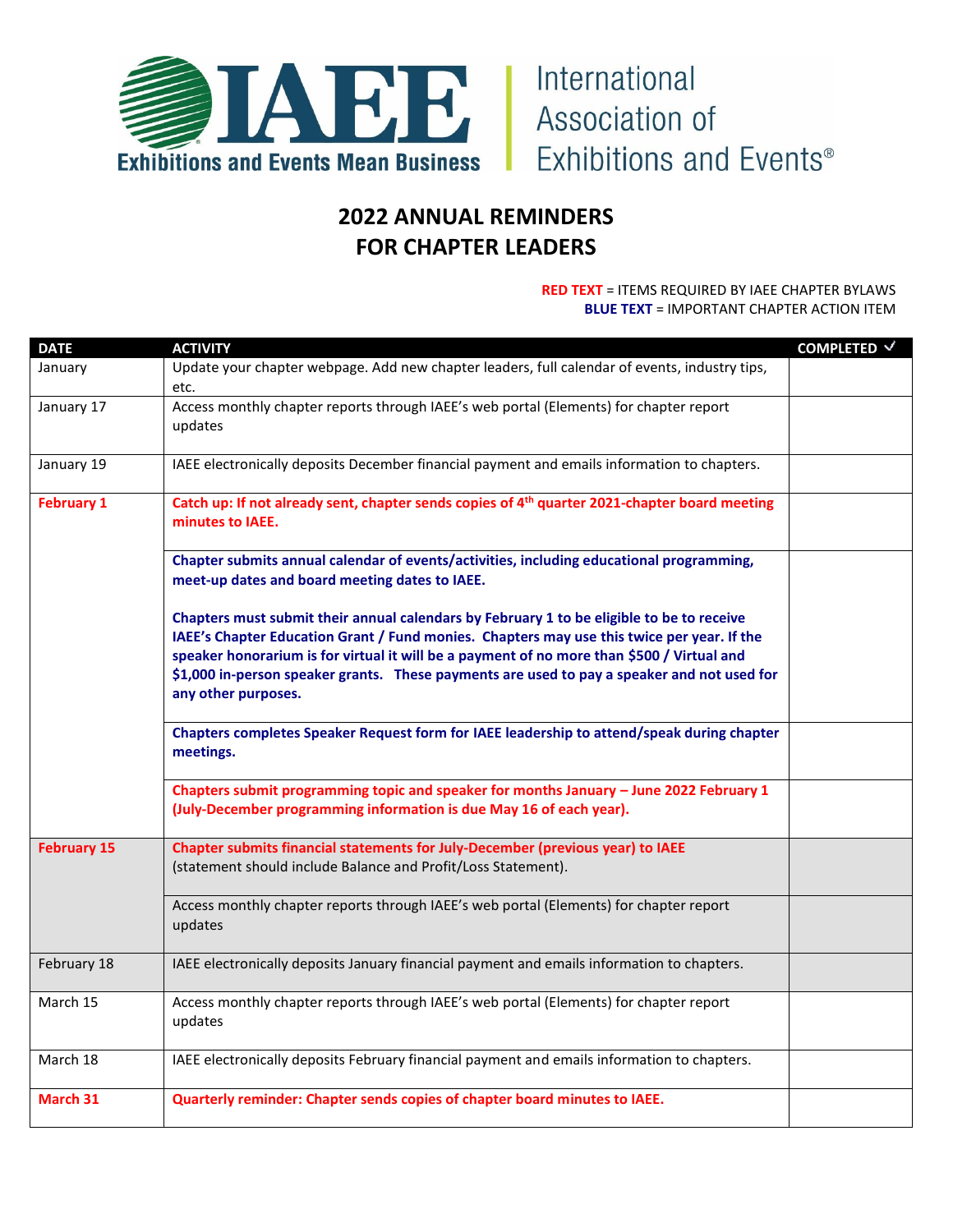| <b>DATE</b>    | <b>ACTIVITY</b>                                                                                                                                                                                                                                                                                                | COMPLETED √ |
|----------------|----------------------------------------------------------------------------------------------------------------------------------------------------------------------------------------------------------------------------------------------------------------------------------------------------------------|-------------|
| <b>April</b>   | Update your chapter webpage.                                                                                                                                                                                                                                                                                   |             |
| <b>April 1</b> | Chapters obtain IRS Form 990-EZ. Chapters that have earned \$5,000+ in revenue during<br>previous year must submit form by May 15. Form 1024 and 8718 will need to be submitted to<br>qualify for tax exempt status. Submit by May 15.                                                                         |             |
|                | Create Nominations Committee and begin the recruitment process for 2023 board of<br>directors. Refer to your bylaws for guidance on who is the chair of the committee.                                                                                                                                         |             |
| April 15       | Access monthly chapter reports through IAEE's web portal (Elements) for chapter report<br>updates                                                                                                                                                                                                              |             |
| April 19       | IAEE electronically deposits March financial payment and emails information to chapters.                                                                                                                                                                                                                       |             |
| <b>May 15</b>  | Chapters must postmark their IRS Form 990-EZ on or before this date.                                                                                                                                                                                                                                           |             |
|                | Chapter submits educational programming topic and speaker for the remainder of the year<br>(July-December) by May 16                                                                                                                                                                                           |             |
|                | Access monthly chapter reports through IAEE's web portal (Elements) for chapter report<br>updates                                                                                                                                                                                                              |             |
| May 17         | IAEE electronically deposits April financial payment and emails information to chapters.                                                                                                                                                                                                                       |             |
| June 15        | Access monthly chapter reports through IAEE's web portal (Elements) for chapter report<br>updates                                                                                                                                                                                                              |             |
| June 17        | IAEE electronically deposits May financial payment and emails information to chapters.                                                                                                                                                                                                                         |             |
| June 30        | Quarter reminder: Chapters sends copies of chapter board minutes to IAEE.                                                                                                                                                                                                                                      |             |
| July           | Board agenda item: share with your volunteers of the chapter that the Chapter Leaders<br>Forum at Expo! Expo! IAEE's Annual Meeting & Exhibition on December13-15, 2022 (goal - all<br>chapter leader volunteers attending Expo! Expo! should attend the Chapter Leaders Forum<br>held on Monday, December 6). |             |
|                | Update your chapter webpage.                                                                                                                                                                                                                                                                                   |             |
|                | Reminder: Chapters to schedule their Chapter Annual Meeting - to be held on or before<br>November 15.                                                                                                                                                                                                          |             |
|                | Chapters' Nominating Committee - 60 days prior to Chapter Annual Meeting will need to<br>circulate to their membership a Slate of officers for the next year.                                                                                                                                                  |             |
| July 15        | Access monthly chapter reports through IAEE's web portal (Elements) for chapter report<br>updates                                                                                                                                                                                                              |             |
| July 19        | IAEE electronically deposits June financial payment and emails information to chapters.                                                                                                                                                                                                                        |             |
| <b>August</b>  | If you haven't submitted the information needed for the Chapter Assessment Tool<br>paperwork, do so now as the chapter could receive up to three full Annual Meeting<br>registrations.                                                                                                                         |             |
| August         | <b>Chapter Leaders Retreat</b>                                                                                                                                                                                                                                                                                 |             |
| August 15      | Access monthly chapter reports through IAEE's web portal (Elements) for chapter report<br>updates                                                                                                                                                                                                              |             |